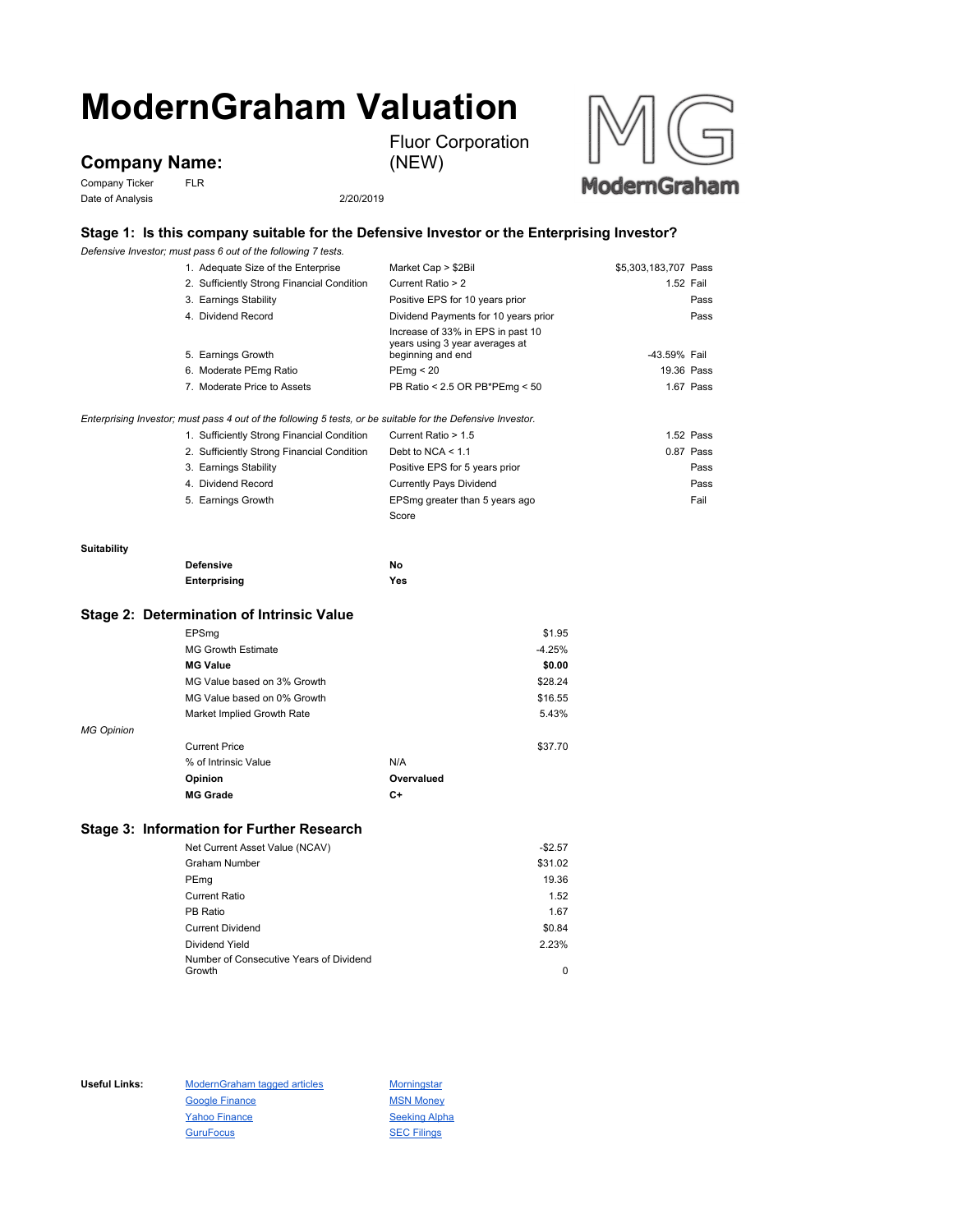| <b>EPS History</b> |        | <b>EPSmg History</b>                 |                 |
|--------------------|--------|--------------------------------------|-----------------|
| Next Fiscal Year   |        |                                      |                 |
| Estimate           |        | \$1.79 Next Fiscal Year Estimate     | \$1.95          |
| Dec2017            | \$1.36 | Dec2017                              | \$2.25          |
| Dec2016            | \$2.00 | Dec2016                              | \$2.78          |
| Dec2015            | \$2.81 | Dec2015                              | \$3.19          |
| Dec2014            | \$3.20 | Dec2014                              | \$3.28          |
| Dec2013            | \$4.06 | Dec2013                              | \$3.27          |
| Dec2012            | \$2.71 | Dec2012                              | \$2.97          |
| Dec2011            | \$3.40 | Dec2011                              | \$3.13          |
| Dec2010            | \$1.98 | Dec2010                              | \$2.94          |
| Dec2009            | \$3.75 | Dec2009                              | \$3.17          |
| Dec2008            | \$3.93 | Dec2008                              | \$2.64          |
| Dec2007            | \$2.93 | Dec2007                              | \$1.85          |
| Dec2006            | \$1.48 | Dec2006                              | \$1.26          |
| Dec2005            | \$1.31 | Dec2005                              | \$1.08          |
| Dec2004            | \$1.13 | Dec2004                              | \$0.91          |
| Dec2003            | \$0.98 | Dec2003                              | \$0.78          |
| Dec2002            | \$1.03 | Dec2002                              | \$0.73          |
| Dec2001            |        | \$0.13 Balance Sheet Information     | 9/1/2018        |
| Oct2000            |        | \$0.81 Total Current Assets          | \$5,584,161,000 |
| Oct1999            |        | \$0.69 Total Current Liabilities     | \$3,662,103,000 |
| Oct1998            |        | \$1.49 Long-Term Debt                | \$1,667,359,000 |
|                    |        | <b>Total Assets</b>                  | \$9,147,976,000 |
|                    |        | Intangible Assets                    | \$553,294,000   |
|                    |        | <b>Total Liabilities</b>             | \$5,948,047,000 |
|                    |        | Shares Outstanding (Diluted Average) | 141,549,000     |